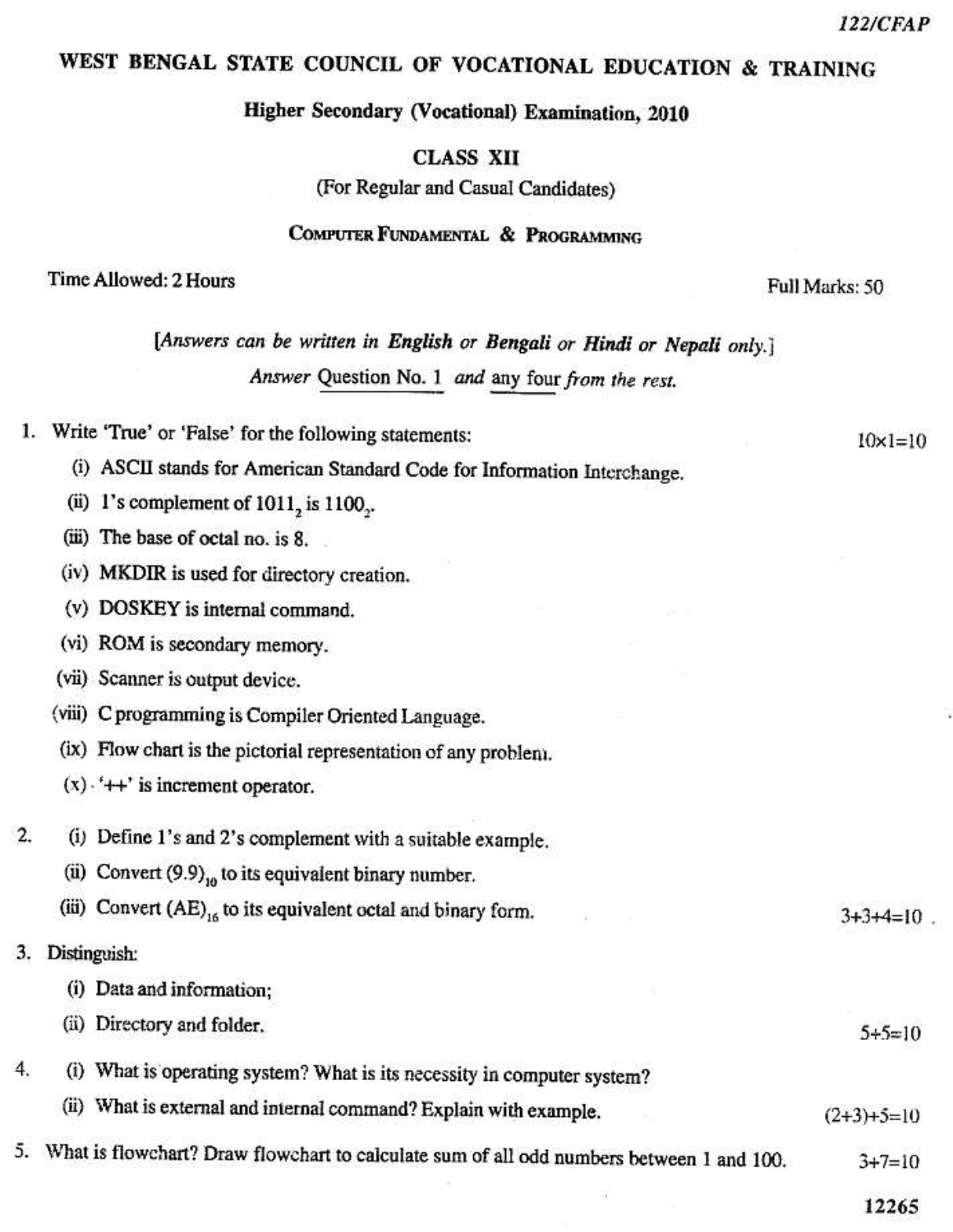|    | 6. What will be output for the following: | $2\frac{1}{2} \times 4 = 10$                                       |              |
|----|-------------------------------------------|--------------------------------------------------------------------|--------------|
|    |                                           | (i) $a = 10$ ; $b = 15$ ;                                          |              |
|    |                                           | $x = (a > b)$ ? $a : b;$                                           |              |
|    |                                           | (ii) $m = 5$ ; $y = +m$ ;                                          |              |
|    |                                           | Print f("%d %d", m, y);                                            |              |
|    |                                           | $(iii)$ m = 5                                                      |              |
|    |                                           | $y = m++$                                                          |              |
|    |                                           | Print f("%d %d", m, y);                                            |              |
|    |                                           | (iv) $a = 10$ ; $b = 7$                                            | 108          |
|    |                                           | $q = a/b$ , $r = a\%b$                                             |              |
|    |                                           | Print f("%d %d", q, r).                                            |              |
| 7. |                                           | (i) What do you mean by loop?                                      |              |
|    |                                           | (ii) What is the difference between do-while and while loop?       |              |
|    |                                           | (iii) Write a C-program to find out roots of a quadratic equation. | $2+3+5=10$   |
| 8. |                                           | (i) What is internet and intranet?                                 |              |
|    |                                           | (ii) Write the name of different network layer.                    |              |
|    |                                           | (iii) What is Dial-Up and leased line connections?                 |              |
|    |                                           | (iv) Write the full form of LAN and WAN.                           | $3+2+3+2=10$ |
|    |                                           | $m_{\text{2}} \sim 0.01$ $M_{\text{2}} \sim 1$                     |              |

#### [Bengali Version]

[বাংলা অথবা ইংরাজী অথবা হিন্দী অথবা নেপালীতে উত্তর লেখা যাবে।]

## প্রথম প্রশ্নটির উত্তর দেওয়া আবশ্যিক।

# পরবর্তী প্রশ্নগুলোর মধ্যে থেকে যে কোন চারটি প্রশ্নের উত্তর দাও।

১। নিম্নলিখিত বিবৃতিগুলির 'True' অথবা 'False' নির্ধারণ কর ঃ

(i) ASCII কথাটির অর্থ হল অ্যামেরিকান স্ট্যান্ডার্ড কোড ফর ইনফরমেশান ইন্টারচেঞ্জ।

(ii)  $1011_2$ এর পরিপূরক হল  $1100_2$ ।

(iii) অকটাল নাম্বার সিস্টেমের বেস হল 8।

(iv) এম কে ডি আই আর বাবহৃত হয় ডাইরেক্টরী তৈরী করার জন্য।

(v) ডসকি হল ইন্টারনাল কম্যান্ড।

bc=cxoc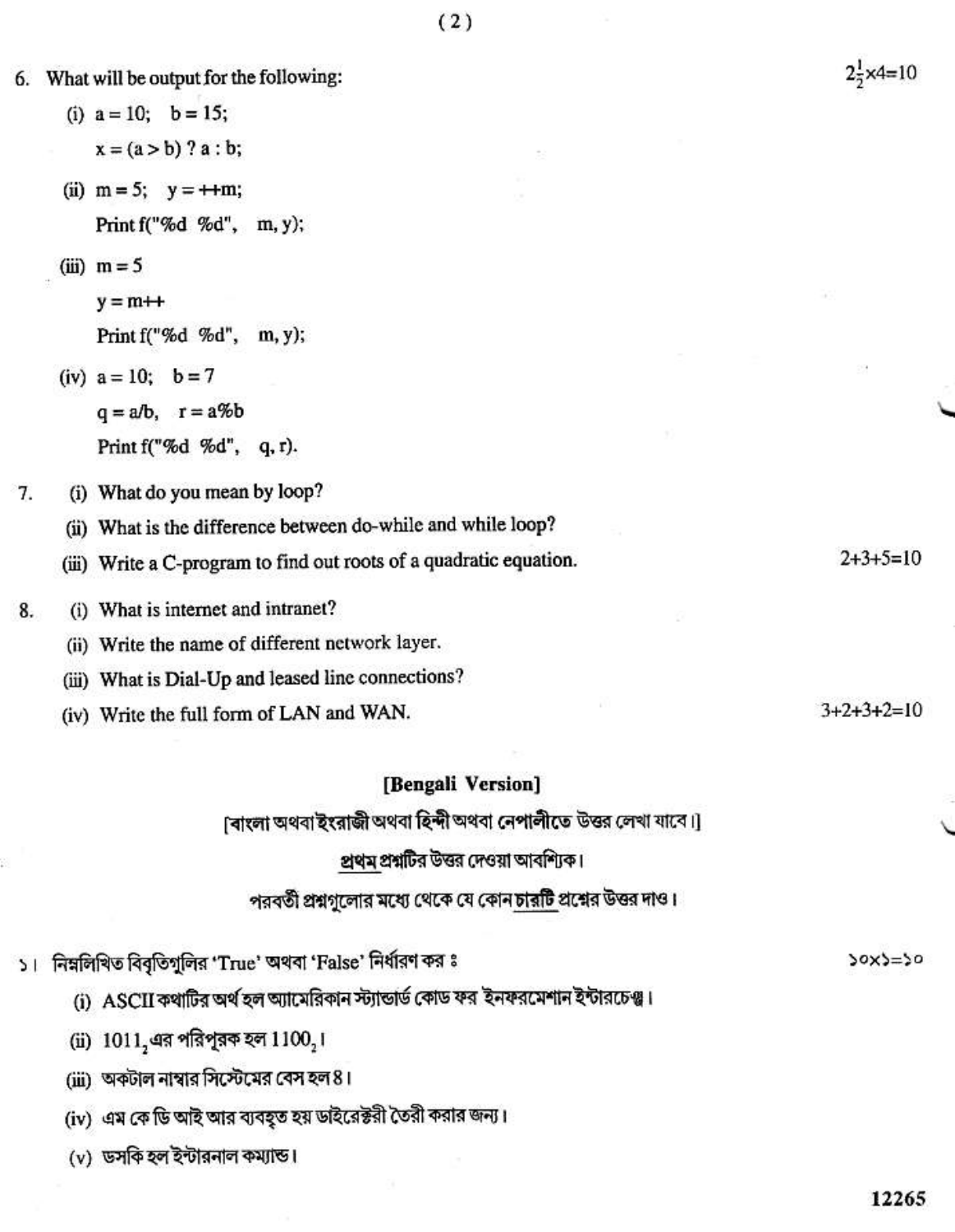|    |                                   | (vi) রম হল সেকেন্ডারী মেমরি।                                                                                             |                     |  |  |  |  |  |
|----|-----------------------------------|--------------------------------------------------------------------------------------------------------------------------|---------------------|--|--|--|--|--|
|    | (vii) স্ক্যানার হল আউটপুট মাধ্যম। |                                                                                                                          |                     |  |  |  |  |  |
|    |                                   | (viii) সি-প্রোগ্রামিং কমপাইলার দিয়ে চলে।                                                                                |                     |  |  |  |  |  |
|    |                                   | (ix) ফ্লো-চার্ট হল যে কোন প্রত্রেমের পিকটোরিয়াল রিপ্রেজেন্টাশান।                                                        |                     |  |  |  |  |  |
|    |                                   | (x) '++' হল ইনক্ৰিমেন্ট অপারেটার।                                                                                        |                     |  |  |  |  |  |
|    |                                   |                                                                                                                          |                     |  |  |  |  |  |
| ২। |                                   | (i) উদাহরণ সহকারে 1's কমপ্লিমেন্ট এবং 2's কমপ্লিমেন্টের সংজ্ঞা লেখ।                                                      |                     |  |  |  |  |  |
|    |                                   | (ii) (9.9), এর সমতুল্য বাইনারী নাম্বারে পরিবর্তন কর।                                                                     |                     |  |  |  |  |  |
|    |                                   | (iii)  (AE) <sub>16</sub> এর সমতুল্য অক্টাল এবং বাইনারী নাম্বারে রূপান্তর কর।                                            |                     |  |  |  |  |  |
|    |                                   | Ť                                                                                                                        | $0+0+8=50$          |  |  |  |  |  |
|    |                                   | ৩।   পার্থক্য নিরূপণ কর ঃ                                                                                                |                     |  |  |  |  |  |
|    |                                   | (i) ডেটা এবং ইনফরমেশান:                                                                                                  |                     |  |  |  |  |  |
|    |                                   | (ii) ডাইরেকটরী এবং ফোল্ডার                                                                                               | $01 = 20 + 2$       |  |  |  |  |  |
|    |                                   |                                                                                                                          |                     |  |  |  |  |  |
| 81 |                                   | (i) অপারেটিং সিস্টেম কি? কমপিউটার সিস্টেমে এর প্রয়োজনীয়তা কি?                                                          |                     |  |  |  |  |  |
|    |                                   | (ii) এক্সটারনাল এবং ইন্টারনাল কম্যান্ড কি তা উদাহরণ সহকারে ব্যাখ্যা কর।                                                  | $(2+0)+(e=50)$      |  |  |  |  |  |
|    |                                   | ৫। ফ্লো-চার্ট কি? 1 থেকে 100 এর মধ্যে যে সমস্ত বিজোড় সংখ্যাগুলি আছে তাদের যোগফল নিরূপণের জন্য একটি ফ্লো-চার্ট অধ্বন কর। |                     |  |  |  |  |  |
|    |                                   |                                                                                                                          | $049=50$            |  |  |  |  |  |
|    |                                   | ৬। নিম্নলিখিতগুলির আউটপুট কি হবে লেখ ঃ                                                                                   | $8x2\frac{1}{2}=50$ |  |  |  |  |  |
|    |                                   | (i) $a = 10$ ; $b = 15$ ;                                                                                                |                     |  |  |  |  |  |
|    |                                   | $x = (a > b) ? a : b;$                                                                                                   |                     |  |  |  |  |  |
|    |                                   | (ii) $m = 5$ ; $y = ++m$ ;                                                                                               |                     |  |  |  |  |  |
|    |                                   | Print f("%d %d", m, y);                                                                                                  |                     |  |  |  |  |  |
|    |                                   | (iii) $m = 5$                                                                                                            |                     |  |  |  |  |  |
|    |                                   | $y = m++$                                                                                                                |                     |  |  |  |  |  |
|    |                                   |                                                                                                                          |                     |  |  |  |  |  |
|    |                                   | Print f("%d %d", m, y);                                                                                                  |                     |  |  |  |  |  |
|    |                                   | (iv) $a = 10$ ; $b = 7$                                                                                                  |                     |  |  |  |  |  |
|    |                                   | $q = a/b$ , $r = a\%b$                                                                                                   |                     |  |  |  |  |  |
|    |                                   | Print f("%d %d", q, r).                                                                                                  |                     |  |  |  |  |  |
|    |                                   |                                                                                                                          |                     |  |  |  |  |  |

 $\mathcal{G}$